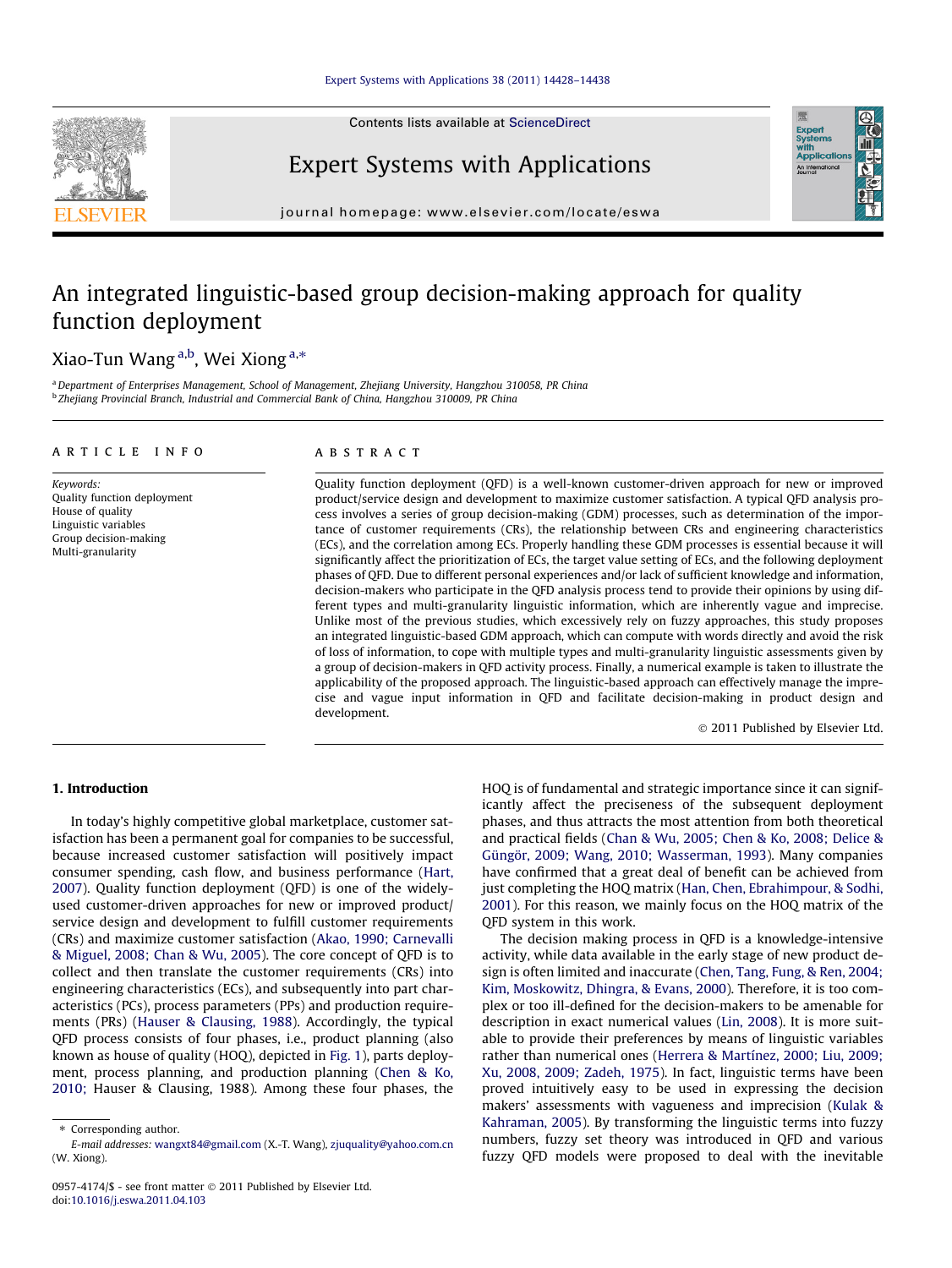<span id="page-1-0"></span>

Fig. 1. The house of quality.

vagueness and uncertainty in the decision-making process ([Chan &](#page--1-0) [Wu, 2005; Chen & Ko, 2008; Chen et al., 2004; Khoo & Ho, 1996;](#page--1-0) [Kim et al., 2000; Liu, 2005\)](#page--1-0). For more details about fuzzy QFD, please refer to the review given by [Chan and Wu \(2002\)](#page--1-0) and [Car](#page--1-0)[nevalli and Miguel \(2008\).](#page--1-0)

On the other hand, although the QFD analysis process is a typical group decision-making (GDM) problem, collaborative decision-making is not an emphasized issue in QFD studies ([Feyzioglu](#page--1-0) [& Büyüközkan, 2008](#page--1-0)). Among the enormous QFD literatures, [Ho,](#page--1-0) [Lai, and Chang \(1999\)](#page--1-0) proposed an integrated GDM method to determine the relative importance weights of CRs. However, the inherent vagueness and uncertainty in the decision-making process of QFD is not discussed in [Ho et al., 1999Ho et al.'s \(1999\)](#page--1-0) method. To capture the uncertainty and fuzziness in the decision-making process, [Liu and Wu \(2008\)](#page--1-0) presented a fuzzy group decision-making approach to determine the importance of CRs and the relationship between CRs and ECs. Moreover, people participating the construction of HOQ tend to give their own preferences information in many different ways, depending on their different background. Thus, [Büyüközkan, Feyzioglu, and Ruan](#page--1-0) [\(2007\)](#page--1-0) proposed a fuzzy GDM approach to fuse multiple preference formats (i.e., ordered vector, utility vector, subset selection method, linguistic preference relations and fuzzy pair-wise comparisons) to respond CRs. However, all the decision-makers involved in the construction of HOQ are treated equally in the above method. Therefore, [Feyzioglu and Büyüközkan \(2008\)](#page--1-0) studied a GDM approach that took into account multiple preference formats and the importance of each decision-maker, and then fused different expressions into a uniform group decision by using fuzzy set theory.

In real-world product development problems, the decisionmakers may have different cultural and educational backgrounds and different understanding levels of the developing product, and thus, the decision-makers usually provide their preferences information using linguistic terms from linguistic label sets with different granularities [\(Herrera, Herrera-Viedma, & Martínez, 2000; Xu,](#page--1-0) [2009; Zhang & Chu, 2009](#page--1-0)). For example, when comparing the relative importance between each pair of CRs, some experts are willing to use a linguistic label set with five terms (e.g., 1-very unimportant, 2-unimportant, 3-fair, 4-important, 5-very important) while others prefer to use another one with seven terms (e.g., 1-absolutely unimportant, 2-strongly unimportant, 3-weakly unimportant, 4-fair, 5-weakly important, 6-strongly important and 7-absolutely important). To solve this problem, [Zhang and Chu](#page--1-0) [\(2009\)](#page--1-0) proposed a fuzzy GDM approach incorporating with two optimization models to aggregate multi-format and multi-granularity linguistic judgments in QFD.

Prior studies [\(Büyüközkan et al., 2007; Feyzioglu & Büyüközkan,](#page--1-0) [2008; Ho et al., 1999; Liu & Wu, 2008; Zhang & Chu, 2009\)](#page--1-0) have significantly advanced GDM analysis in QFD. Notably, in these studies, fuzzy approaches have been widely used to manage the vague and uncertain information in QFD. The use of fuzzy logic approach in QFD may improve the correctness or precision of the analysis results. However, fuzzy approaches have some inherent drawbacks. First, the calculation results of the fuzzy QFD models rely much on the defuzzification methods they choose [\(Shen,](#page--1-0) [Tan, & Xie, 2001; Wang, 2010\)](#page--1-0), which increases the decision-makers' subjectivity obviously and poses a potential risk for loss of information. Second, selection of an appropriate membership function in fuzzy set is difficult and affected by the subjective experience ([Li, Tang, Luo, & Xu, 2009; Pawlak, 1997; Zhai, Khoo, &](#page--1-0) [Zhong, 2009](#page--1-0)). Last but not the least, fuzzy arithmetic operations may lead to the enlargement of the resultant fuzzy intervals [\(Zhai](#page--1-0) [et al., 2009\)](#page--1-0).

In fact, it is not necessary to transform linguistic terms into fuzzy numbers, the linguistic-based decision-making theory developed in recent years can accomplish the processes of computing with words (CW) without loss of information ([Herrera & Martínez,](#page--1-0) [2000; Herrera et al., 2000, Herrera, Herrera-Viedma, & Martínez,](#page--1-0) [2008; Xu, 2004, 2008, 2009\)](#page--1-0). Recently, [Wang \(2010\)](#page--1-0) proposed a complete linguistic-based QFD model, which could enhance the tolerance capability of the calculation results. However, in [Wang's](#page--1-0) [\(2010\)](#page--1-0) study, all the decision-makers involved in the construction of HOQ are treated equally, assuming they used totally identical linguistic granularities and formats to present their judgments and ignoring the importance weights of decision-makers. In other word, GMD problem in QFD is not considered in [Wang's \(2010\)](#page--1-0) study. Furthermore, due to the estimation inaccuracies, lack of knowledge, and decision-makers' limited expertise related with problem domain, the linguistic preference information given by experts can be in the form of uncertain linguistic information ([Xu, 2004\)](#page--1-0). For example, when evaluating the importance degree of customer requirement ''quiet washing'' of a washing machine, a customer may use uncertain linguistic terms, e.g., at least 'slightly important', to express his/her opinion. However, the uncertain linguistic information is also not addressed in [Wang's](#page--1-0) [\(2010\)](#page--1-0) work.

In the GDM process of practical QFD application, the decision maker may provide different types of linguistic information, i.e., traditional linguistic variables and uncertain linguistic variables with multi-granularity, depending on their cultural, educational backgrounds and value systems. To the best of our knowledge, there is no linguistic-based GDM approach for QFD, in which multiple types and multi-granularity linguistic information given by a group of decision-makers are considered. Herein, in this study, we propose a direct and complete linguistic-based GDM approach to aggregate these assessments and better reduce the bias for GDM in QFD.

The rest of the paper is organized as follows. The basic concepts of linguistic variables and linguistic label sets are briefly introduced in Section 2. A new integrated linguistic-based GDM approach for QFD is presented in Section [3](#page--1-0). The following section gives a numerical example to demonstrate the proposed methodology, and finally, Section [5](#page--1-0) concludes the present research.

#### 2. Linguistic label sets and linguistic variables

In practical QFD applications, customers or product developers usually provides his/her perception, judgment and evaluation with linguistic terms ([Chan & Wu, 2005; Liu, 2009; Wang, 2010\)](#page--1-0). The linguistic scales or label sets of the linguistic variables they used are uniformly and symmetrically distributed, which are intuitively simplex and lack of reasonable theoretic foundation. However, in group negotiation process, which is a typical process in the building of HOQ, the unbalanced linguistic information appears